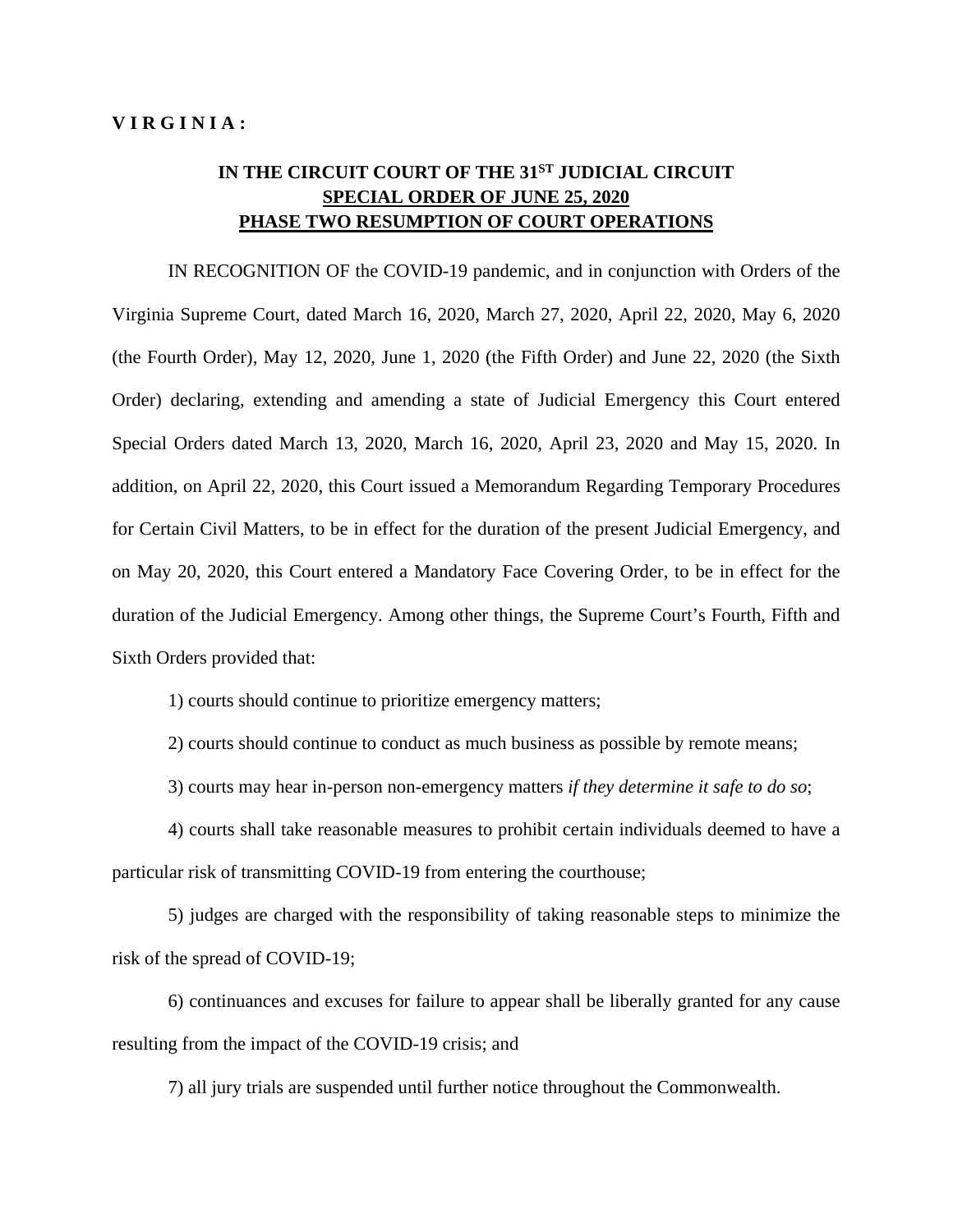UPON CONSIDERATION of updated guidance provided by public health professionals, it is hereby ORDERED as follows:

In order to maintain the recommended social distancing, the number of persons permitted in the courtrooms shall be limited to that number which may be seated at least six feet from any other person. Only the parties, counsel, witnesses and members of the press shall be permitted in the courtroom. In accordance with the Mandatory Face Covering Order entered on May 20, 2020, all persons entering the Prince William County Judicial Center must wear a face covering that covers the nose and mouth.

## **Civil Cases:**

1. Jury trials are suspended until further order of the Supreme Court. Any cases presently set for trial by a jury through July 31, 2020 will be removed from the docket. Counsel may reschedule such trials for a date after July 31, 2020 by contacting judges' chambers or by placing the case on the next available term day docket.

2. The Court's previously announced liberal continuance policy shall remain in effect for any cause resulting from the impact of the COVID-19 crisis. Agreed continuance Orders pursuant to the Special Continuing Order entered on March 12, 2020 may be filed with the Clerk by electronic mail at circuitcourt@pwcgov.org. The Clerk shall forward such Orders to Chambers for entry.

3. Effective July 13, 2020, the Monday, Tuesday and Wednesday civil dockets shall resume according the practices set forth in the Circuit Court Practice Guidelines published November 1, 2018. The prior temporary ban on multi-day bench trials shall be lifted as of that date. Without limiting other types of civil cases that may be heard, priority for civil trials shall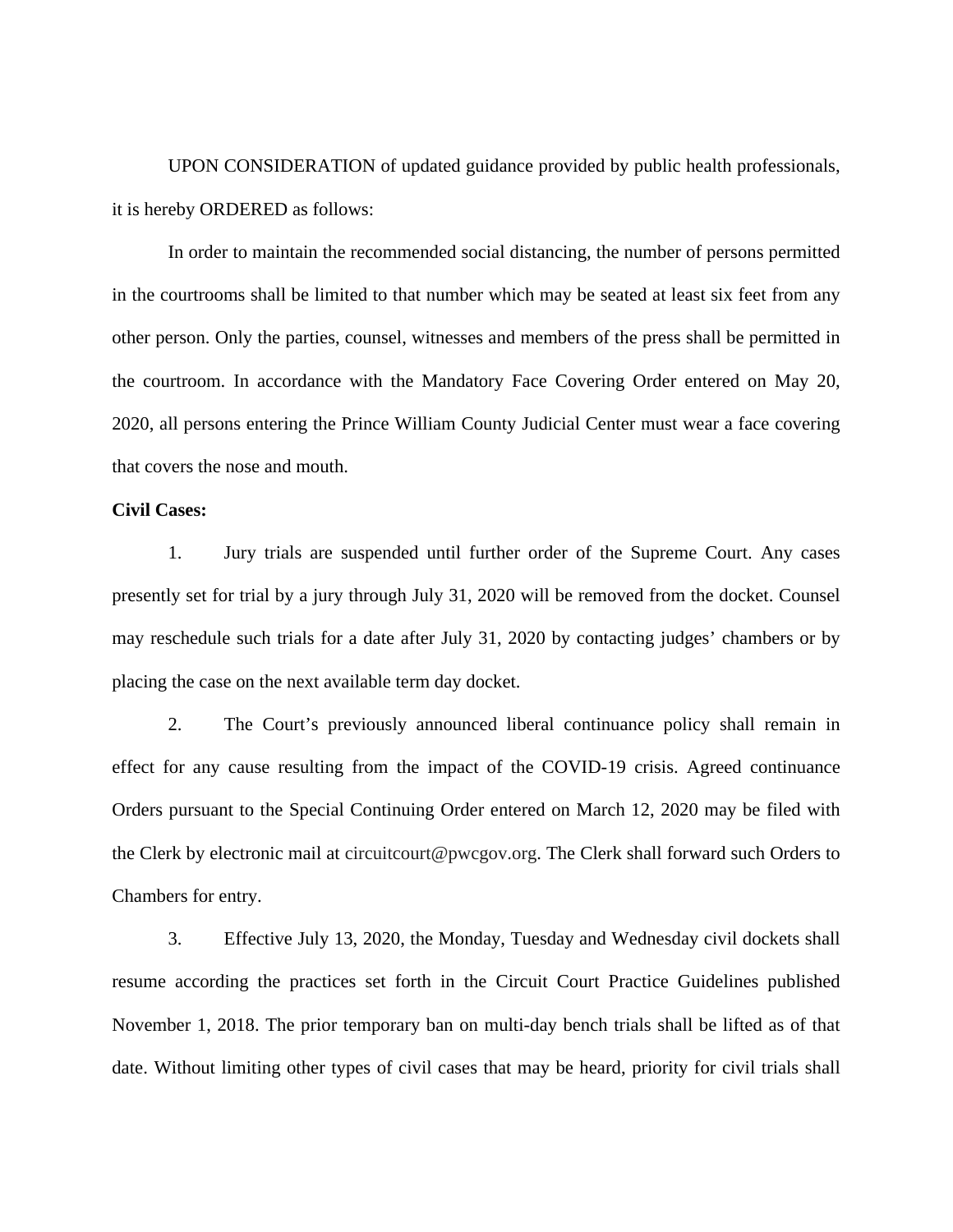continue to be given to child custody, visitation and support matters and other cases having statutory priority or constituting an emergency as previously defined by the Supreme Court's Orders.

5. Commencing July 16, 2020, pretrial conferences shall resume as set forth in the Circuit Court Practice Guidelines published November 1, 2018.

6. Ore tenus divorce hearings will continue to be held on the first and third Thursdays of each month at 9:00 a.m. A maximum of ten cases may be placed on a given ore tenus docket.

7. Commencing July 17, 2020, Friday motions days shall proceed in-person according to the following schedule and with the limitations noted:

9:00 a.m. Motions in which the Commonwealth's Attorney has an interest

10:30 a.m. Other civil motions

Contested civil motions shall be limited to thirty minutes (fifteen minutes per side). All motions shall be filed with the Clerk's office at least two weeks prior to the scheduled motions day. The 10:30 a.m. docket shall be limited to a maximum of 30 cases total for all judges combined until further notice. The following matters shall not count toward the 30-case maximum:

Garnishments

Debtor Interrogatories

Name Change Petitions

Petitions to Amend a Birth or Death Certificate

Adult Guardianship Petitions

Infant Settlements

Pendente lite motions to be set for a date certain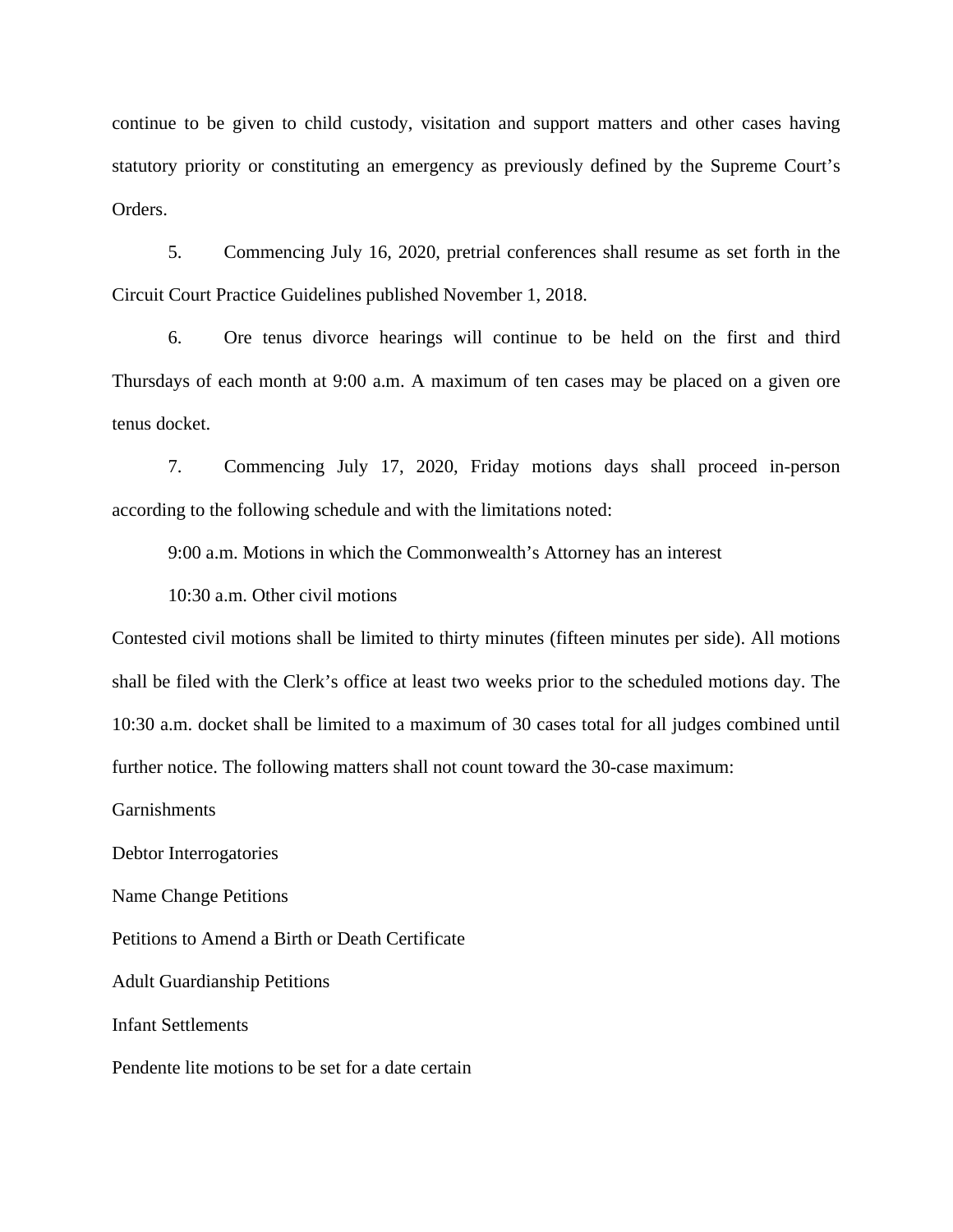**The Clerk is instructed to close the 10:30 a.m. docket upon reaching the 30-case maximum for a given day.** 

8. If agreed by all parties, the Court will consider and rule on civil motions which do not necessitate the taking of testimony, without oral argument in accordance with the procedures and with the briefing limits set forth in the Court's Memorandum of April 22, 2020.

9. In accordance with the Supreme Court's amendment of its Fourth Order and pursuant to Virginia Code § 17.1-513.2 the Court may hear pre-trial motions by video conference or teleconference provided that all participants have access to the video or teleconferencing equipment required by Virginia Code §19.2-3.1. Counsel wishing to have a remote hearing on pretrial motions should contact judges' chambers to schedule the matter. Argument of such motions shall be limited to twenty minutes (ten minutes per side). Counsel will note that the Polycom platform mentioned in the Court's prior memorandum has severe limitations in its implementation in Prince William County, making its use for civil motions impractical. The Court is working to implement procedures to conduct hearings via the WebEx platform. The Court will notify the Prince William County Bar Association when this platform is available. Until that time, remote hearings in civil cases will be limited to teleconference.

## **Criminal Cases:**

10. Effective July 13, 2020, the Monday, Tuesday and Wednesday criminal dockets shall resume according the practices set forth in the Circuit Court Practice Guidelines published November 1, 2018.

11. The Court will continue to hear bond motions, arraignments and motions to reconsider sentences by video each day Monday through Thursday at 9:30 a.m. Non-incarcerated defendants are excused from appearing at status and to-be-set hearings. Incarcerated defendants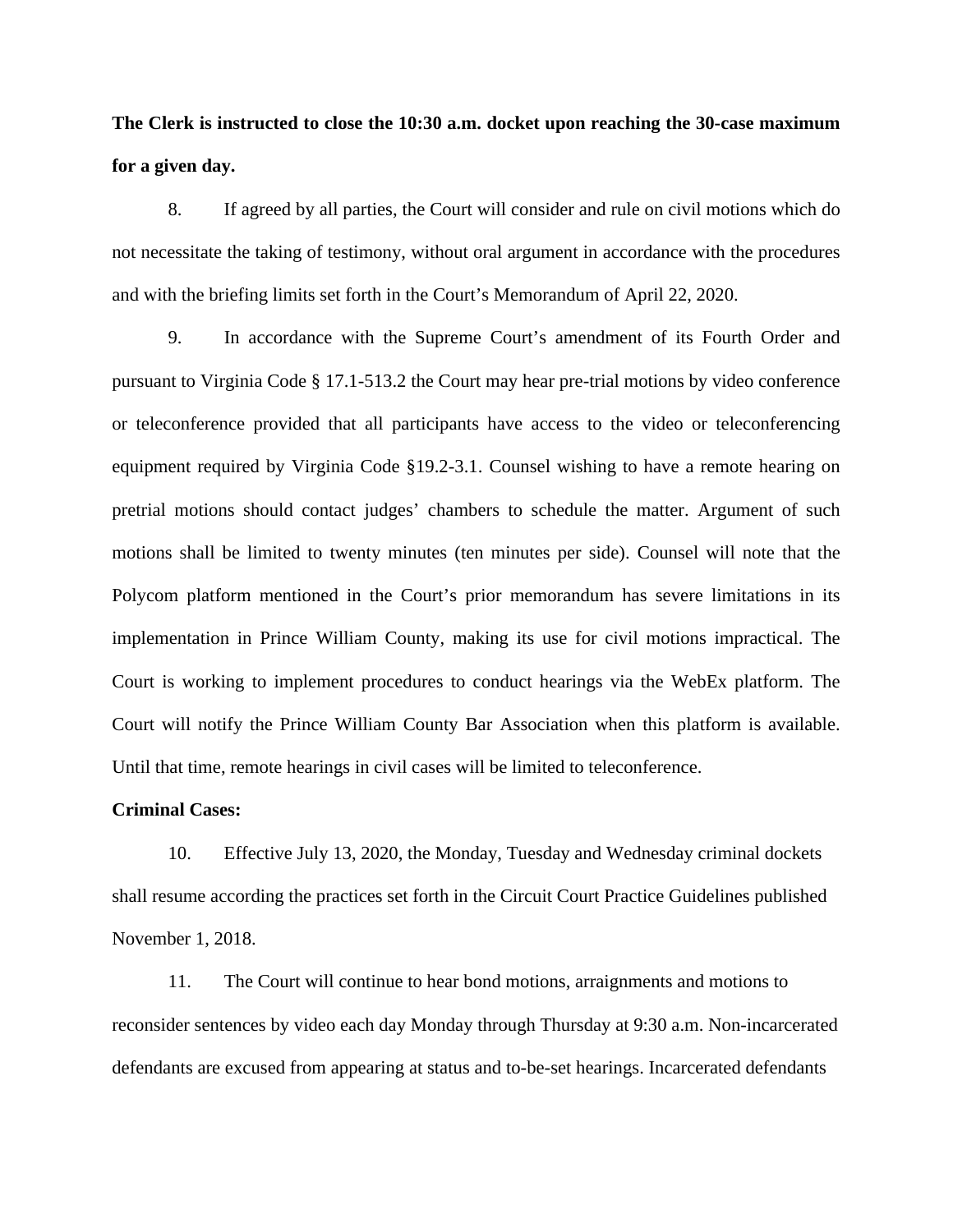will appear for such hearings by video. Bond motions must be filed two days in advance of the hearing in accordance with existing practice. As of June 1, 2020, in order to accommodate a Friday motions docket, the Court ceased hearing bond motions on Fridays.

12. Jury trials are suspended until further order of the Supreme Court. Any criminal cases presently set for trial by a jury through July 31, 2020 should be placed on the docket by counsel prior to the scheduled trial date to determine the status of the matter and the implications, if any, of the Supreme Court's Order on the defendant's speedy trial rights.

13. Criminal bench trials may go forward in person as presently scheduled for dates on or after July 13, 2020. Criminal trials shall have priority over all other matters except cases entitled to statutory priority.

14. The court will hear guilty pleas on Thursdays at 10:00 a.m. If the parties agree, pleas for incarcerated defendants will occur by video.

15. Sentencing and revocation hearings set for the month of July and thereafter will go forward as scheduled unless continued by agreement of the defendant and the Commonwealth's Attorney, or unless continued by necessity to conform to the assigned judge's rotation schedule.

16. Suppression motions and motions in limine in criminal cases will be heard on Thursdays at 9:00 a.m. according the practices set forth in the Circuit Court Practice Guidelines published November 1, 2018.

There may be further adjustments to the Court's dockets if the public health situation warrants. Any such changes will be communicated by a separate Order.

## **The terms of this Order shall remain in effect until further Order of the Court.**